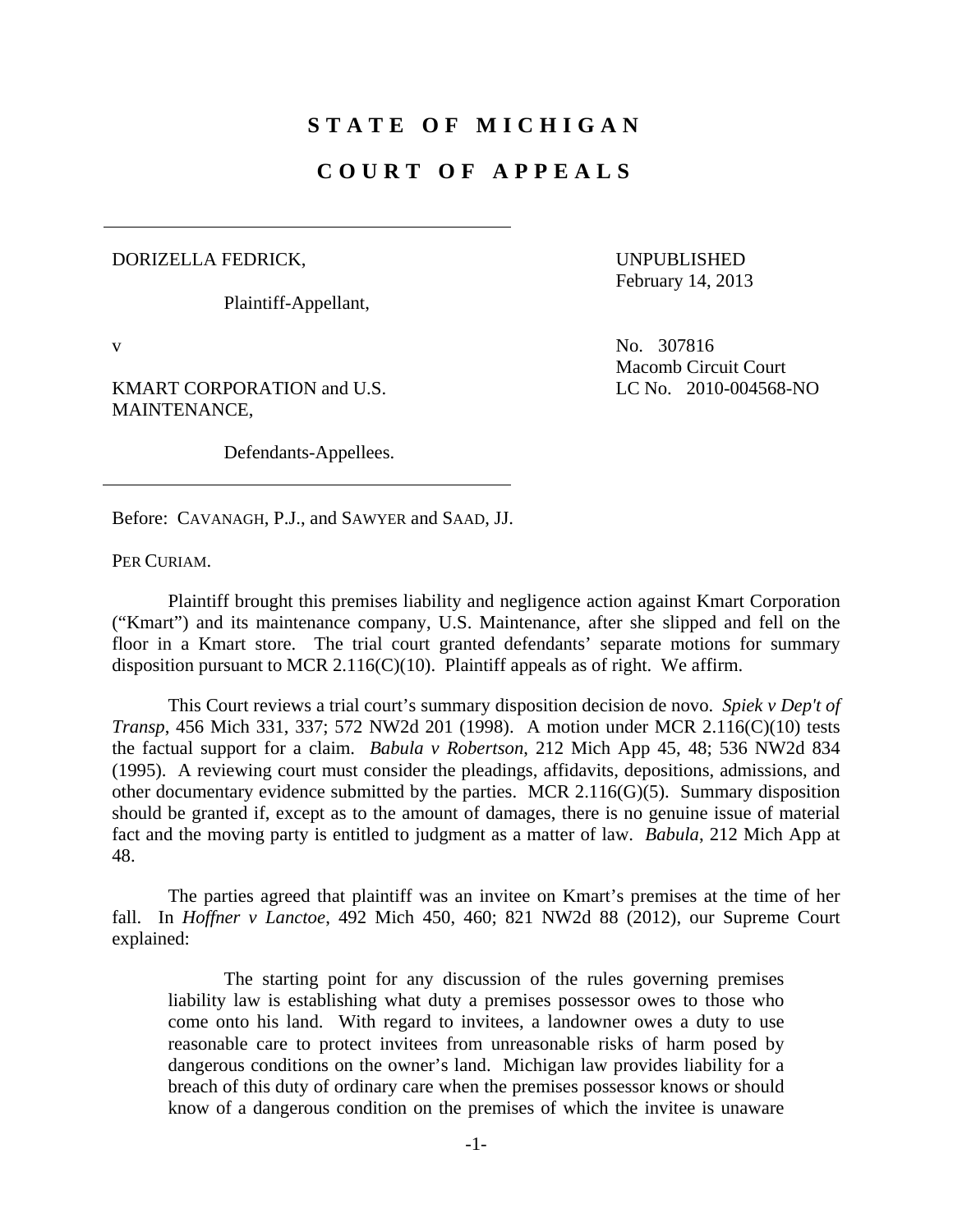and fails to fix the defect, guard against the defect, or warn the invitee of the defect. [Footnotes omitted.]

Kmart sought summary disposition on the ground that plaintiff could not prove that it knew or should have known of any dangerous condition (the slippery floor) before plaintiff fell.

 Plaintiff inappropriately relies on the deposition testimony of a Kmart employee, Gabriel Robertson, to argue that Kmart had actual notice of the dangerous condition. Robertson testified that on the day after plaintiff fell, he learned during a conversation with a U.S. Maintenance worker that U.S. Maintenance may have used a different cleaning product in the aisle where plaintiff fell. Because that conversation took place the day *after* plaintiff's fall, it is insufficient to establish that Kmart had notice of any hazardous condition caused by U.S. Maintenance's cleaning products before plaintiff fell. Robertson's testimony also does not support a finding that Kmart knew or should have known that there was a problem in the aisle because the aisle housed automotive products. Robertson admitted that spills occurred more frequently in that aisle than in other aisles because the aisle housed various sprays, waxes, and other liquid products for automobiles. However, there was no evidence that Kmart was aware of any spill or other actual problem with the floor on the day plaintiff fell. Moreover, plaintiff admitted that she did not know what caused her fall.

 Plaintiff's theories regarding the cause of her fall were based on speculation and conjecture. In *Karbel v Comerica Bank*, 247 Mich App 90, 98; 635 NW2d 69 (2001), this Court explained the difference between a reasonable inference and conjecture:

 The observations of our Supreme Court in *Skinner v Square D Co*, 445 Mich 153, 164-165; 516 NW2d 475 (1994), quoting *Kaminski v Grand Trunk W R Co*, 347 Mich 417, 422; 79 NW2d 899 (1956), regarding the basic legal distinction between a reasonable inference and impermissible conjecture, albeit made in the context of determining the requisite causal proof in negligence cases, are nonetheless relevant to the present case:

 "[A] conjecture is simply an explanation consistent with known facts or conditions, but not deducible from them as a reasonable inference. *There may be 2 or more plausible explanations as to how an event happened or what produced it; yet, if the evidence is without selective application to any 1 of them, they remain conjectures only.* On the other hand, if there is evidence which points to any 1 theory of causation, indicating a logical sequence of cause and effect, then there is a juridical basis for such a determination, notwithstanding the existence of other plausible theories with or without support in the evidence." [Emphasis added.]

The crucial factor is that "'if [the] evidence lends equal support to inconsistent conclusions or is equally consistent with contradictory hypotheses, negligence is not established.'" *Skinner*, *supra* at 166-167, quoting 57A Am Jur 2d, Negligence, § 461, p 442. In other words, "'*[w]e cannot permit the jury to guess.*'" *Skinner*, *supra* at 166, quoting *Daigneau v Young*, 349 Mich 632, 636; 85 NW2d 88 (1957) (emphasis added).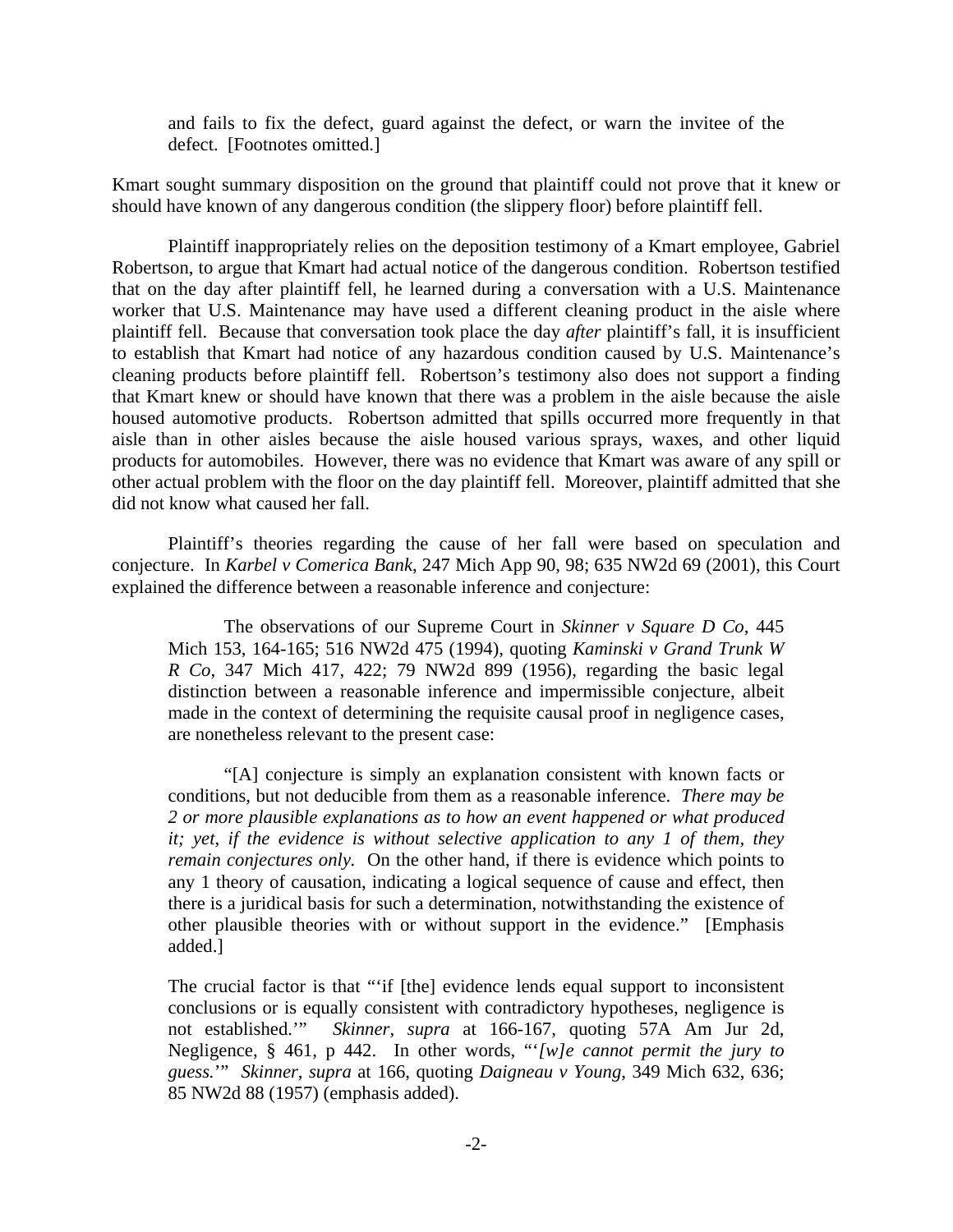Plaintiff presented different plausible explanations for why the floor may have been slippery, i.e., the use of a new cleaning product by U.S. Maintenance, or a spill from an automotive product, but she did not present any evidence selectively supporting either of those possible explanations. Plaintiff admitted that she did not notice any substance on the floor before or after she fell, and she did know what caused her fall. Further, plaintiff did not present evidence of any chemicals that U.S. Maintenance may have used on the floor, and there was no evidence that the condition of the floor was made worse by anything U.S. Maintenance did or used when it cleaned the floor the night before plaintiff fell.

 Plaintiff argues that the trial court failed to consider that Robertson and another Kmart employee, Leah Crank, had testified at their depositions that the floor where plaintiff fell was known to be slick. Robertson only explained that the aisle was more susceptible to spills because of the products that were housed there. He did not testify that he was aware of any product spill before plaintiff fell. Robertson's testimony does not support an inference that he knew or should have known of a hazardous condition in the aisle at the time of plaintiff's fall. Although Crank acknowledged that the floor where plaintiff fell appeared "slick," she also stated that it appeared to be a "normal wax floor." Further, she was not aware of any problem with the floor before plaintiff fell. Accordingly, neither Robertson's nor Crank's testimony support a finding that Kmart knew or should have known about a hazardous condition on the floor before plaintiff fell.

 The trial court did not err in finding that there was no genuine issue of material fact with regard to whether Kmart knew or should have known of any dangerous condition before plaintiff fell. Thus, the court did not err in granting summary disposition in favor of Kmart.

 Plaintiff also challenges the trial court's decision granting summary disposition in favor of U.S. Maintenance on her negligence claim. On appeal, plaintiff argues that U.S. Maintenance had a duty to keep the floor clean from hazardous substances and was aware of, or should have known about, the substance that caused plaintiff's fall and failed to remove it. In support of her argument, plaintiff relies on her deposition testimony in which she stated that, after her fall, she heard an unidentified Kmart employee state that "somebody should have cleaned that up."

 Initially, we note that plaintiff did not present this deposition testimony in the trial court. "When reviewing a decision on a motion for summary disposition, this Court will not consider evidence that had not been submitted to the lower court at the time the motion was decided." *In re Rudell Estate*, 286 Mich App 391, 405; 780 NW2d 884 (2009). This Court's review is limited to the record established in the trial court and a party may not expand the record on appeal. *Id*. Regardless, the testimony does not provide support for plaintiff's negligence claim against U.S. Maintenance. First, there is no suggestion that the unidentified Kmart employee's reference to "somebody" was made in reference to U.S. Maintenance. Second, as previously indicated, there is no evidence of what actually caused plaintiff's fall or how long any allegedly dangerous condition existed. Plaintiff's reliance on an unidentified Kmart employee's statement that "somebody" should have cleaned up an unspecified substance is insufficient to show that U.S. Maintenance knew or should have known of a condition on the floor for which it was responsible for removing, particularly when it was not even known what actually caused plaintiff's fall in the first instance. Third, any claim that U.S. Maintenance may have affirmatively caused a hazardous condition is based on speculation and conjecture, rather than reasonable inferences,